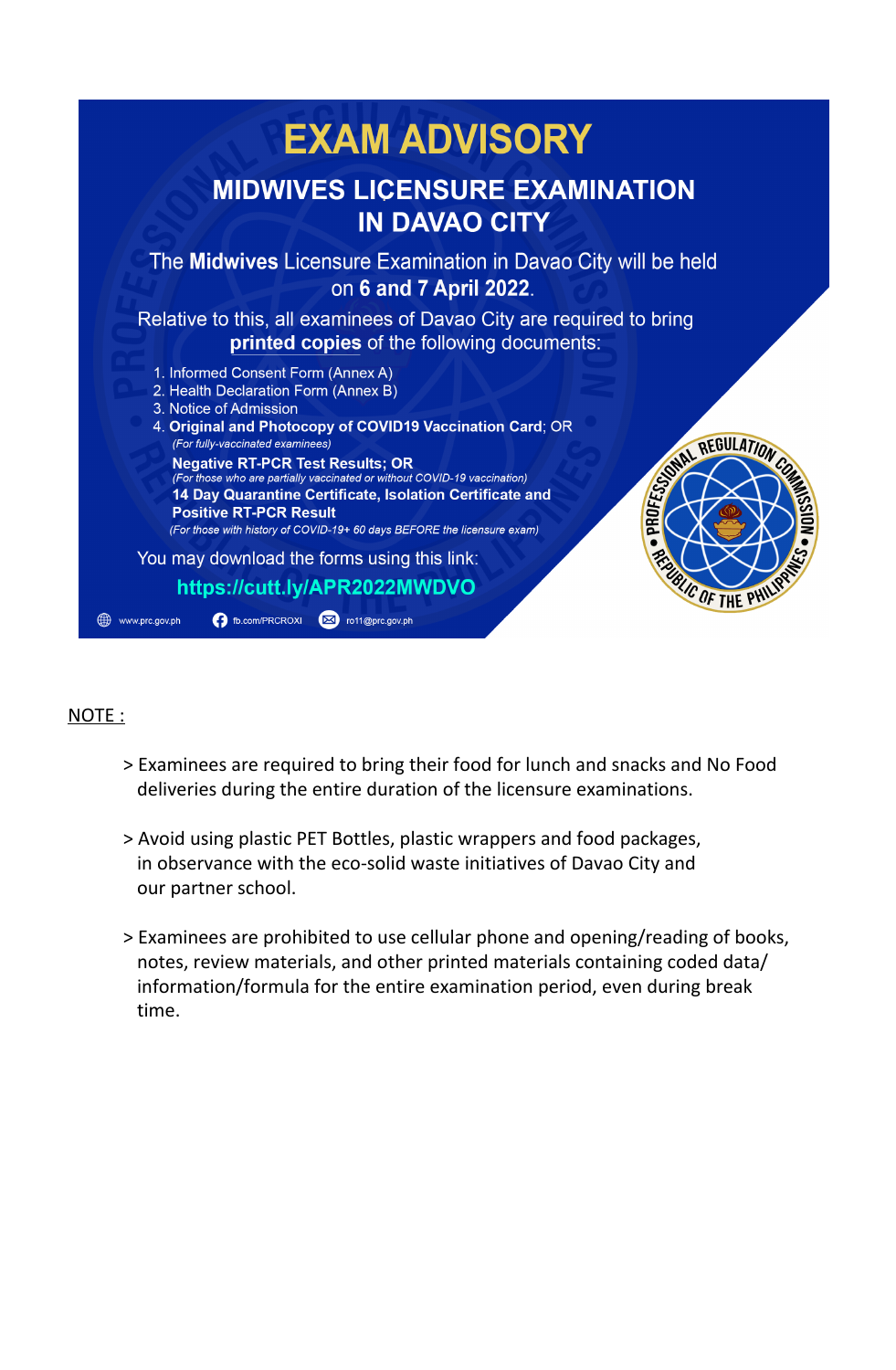

#### **School :** ATENEO DE DAVAO UNIVERSITY

**Address : MATINA, DAVAO CITY**<br>**Building : JHS** 

|                | <b>Building: JHS</b>                                             |                     | <b>Floor: 1ST</b>      | Room/Grp No.: 1              |                                                       |  |
|----------------|------------------------------------------------------------------|---------------------|------------------------|------------------------------|-------------------------------------------------------|--|
|                | <b>First Name</b><br><b>Seat Last Name</b><br><b>Middle Name</b> |                     | <b>School Attended</b> |                              |                                                       |  |
| No.            |                                                                  |                     |                        |                              |                                                       |  |
| 1              | ABDULLAH                                                         | ANNE RUZEIFAH       | <b>AHOD</b>            | <b>MIDWIFERY</b>             | NOTRE DAME HOSPITAL & SCHOOL OF                       |  |
| 2              | ABDULLAH                                                         | <b>BAILEN</b>       | <b>KETING</b>          |                              | SOUTHERN CHRISTIAN COLLEGE                            |  |
| 3              | ABERANDA                                                         | <b>MARITES</b>      | <b>OBEDENCIA</b>       |                              | POLYTECHNIC COLLEGE OF DAVAO DEL SUR                  |  |
| 4              | ABRAHAM                                                          | <b>NORAISA</b>      | <b>PANEGAS</b>         | <b>MIDWIFERY</b>             | NOTRE DAME HOSPITAL & SCHOOL OF                       |  |
| 5              | ABUBAKAR                                                         | <b>RULETA</b>       | <b>DIDAGEN</b>         |                              | COTABATO CITY CENTRAL COLLEGE                         |  |
| 6              | <b>AGUILUZ</b>                                                   | <b>JEOVANY</b>      | <b>MORTILLERO</b>      |                              | NORTH DAVAO COLLEGES-PANABO                           |  |
| $\overline{7}$ | AL-BUKA                                                          | <b>HANNAH</b>       | <b>USMAN</b>           |                              | MMG SCHOOL OF PARAMEDICS AND ALLIED<br>SCIENCES, INC. |  |
| 8              | ALI                                                              | ANNEZA              | <b>SALIK</b>           | <b>SAINT LUKES INSTITUTE</b> |                                                       |  |
| 9              | <b>ALOS</b>                                                      | <b>JONINA</b>       | ANDATUAN               | <b>SAINT LUKES INSTITUTE</b> |                                                       |  |
| 10             | AMAL                                                             | <b>HARIMA JENNY</b> | <b>UMAL</b>            | <b>MIDWIFERY</b>             | NOTRE DAME HOSPITAL & SCHOOL OF                       |  |
| 11             | <b>ARABIS</b>                                                    | <b>BEVERLY</b>      | <b>GARCIA</b>          |                              | POLYTECHNIC COLLEGE OF DAVAO DEL SUR                  |  |
| 12             | <b>ARMIDILLA</b>                                                 | <b>GRETCHEN</b>     | <b>COTEJO</b>          |                              | TECARO COLLEGE FOUNDATION, INC.                       |  |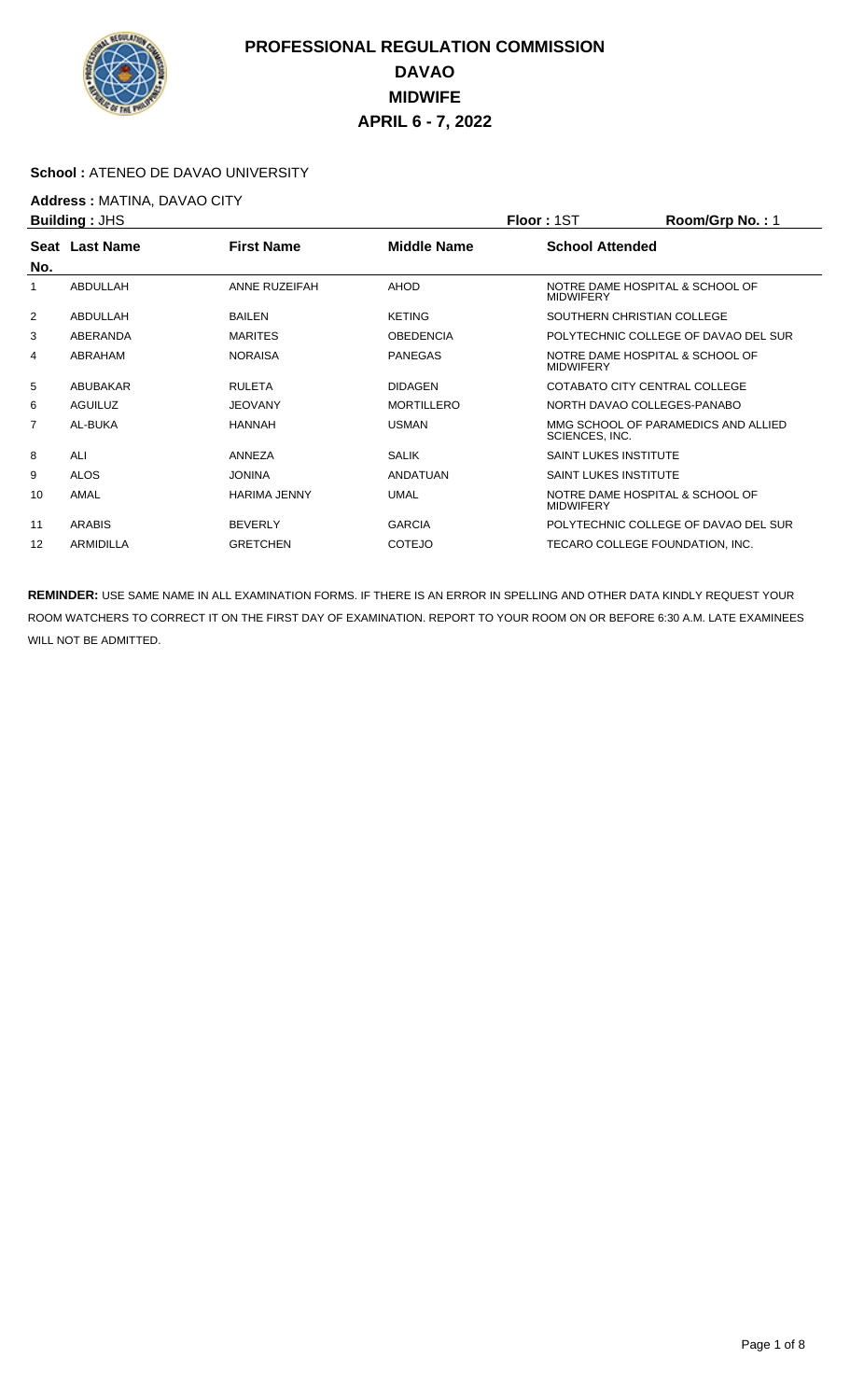

#### **School :** ATENEO DE DAVAO UNIVERSITY

## **Address :** MATINA, DAVAO CITY

|                    |                                        |                    |                              | Room/Grp No.: 2                            |
|--------------------|----------------------------------------|--------------------|------------------------------|--------------------------------------------|
|                    | <b>First Name</b>                      | <b>Middle Name</b> | <b>School Attended</b>       |                                            |
| <b>BALIMBINGAN</b> | <b>NOMRAIDA</b>                        | <b>MANSIB</b>      | <b>SAINT LUKES INSTITUTE</b> |                                            |
| <b>BANTAO</b>      | <b>CRISTINA</b>                        | <b>EWAY</b>        | <b>SCIENCES-LEYTE</b>        | UNIVERSITY OF THE PHIL. SCHOOL OF HEALTH & |
| <b>BANTILAN</b>    | <b>APRIL JANN</b>                      | <b>PACAY</b>       |                              | POLYTECHNIC COLLEGE OF DAVAO DEL SUR       |
| <b>BASAS</b>       | <b>ROSALYN</b>                         | PAQUINDONGAN       |                              | ARRIESGADO COLLEGE FOUNDATION, INC.        |
| <b>BETO</b>        | <b>MONERA</b>                          | <b>MURRAY</b>      |                              | COLEGIO DE KIDAPAWAN(for N.COTABATO IT)    |
| <b>BONDALO</b>     | ARLENE                                 | ANGELIA            |                              | MINDANAO MEDICAL FOUNDATION COLLEGE        |
| <b>BOONE</b>       | <b>MARILYN</b>                         | <b>UNSAY</b>       | SCIENCES, INC.               | MMG SCHOOL OF PARAMEDICS AND ALLIED        |
| <b>BORGA</b>       | <b>BONNABIE</b>                        | <b>ESCASINAS</b>   | CONCEPTION-BAYBAY            | FRANCISCAN COLLEGE OF THE IMMACULATE       |
| <b>CABAYA</b>      | <b>RENA</b>                            | <b>MELIFICIAR</b>  | SOUTHERN CHRISTIAN COLLEGE   |                                            |
| <b>CABILIN</b>     | <b>MAILA</b>                           | <b>MONTECILLO</b>  |                              | FABIE SCHOOL OF MIDWIFERY, INC.-DAVAO CITY |
| <b>CALMORIN</b>    | <b>CHRISTINE MHE</b>                   | <b>PALAMOS</b>     |                              | NORTH DAVAO COLLEGE-TAGUM FOUNDATION       |
| CALUNGSOD          | <b>JENNY</b>                           | <b>RIVERA</b>      |                              | UNIVERSITY OF SOUTHERN MINDANAO-KABACAN    |
|                    | <b>Building: JHS</b><br>Seat Last Name |                    |                              | <b>Floor: 1ST</b>                          |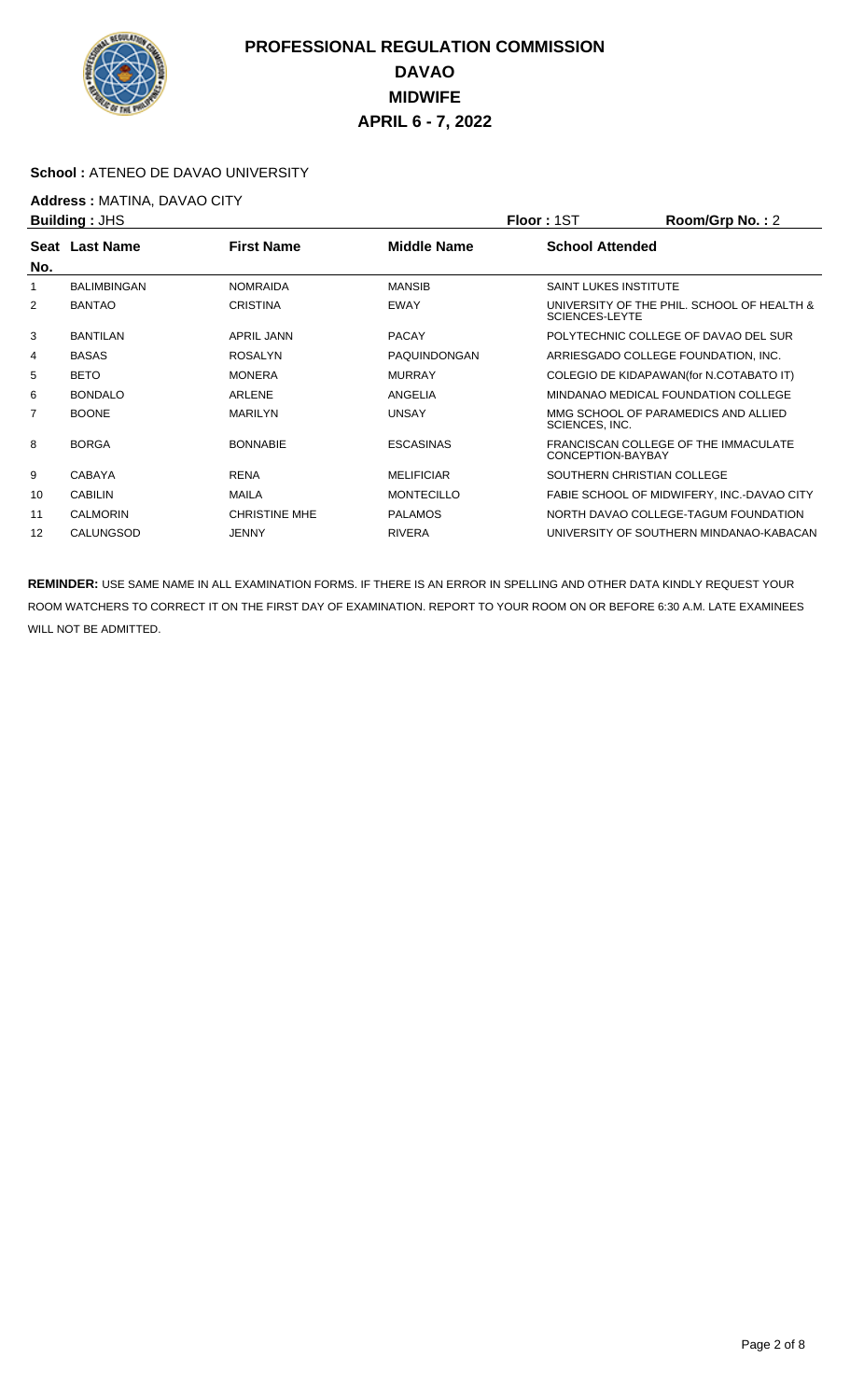

#### **School :** ATENEO DE DAVAO UNIVERSITY

# **Address : MATINA, DAVAO CITY**<br>**Building : JHS**

|     | <b>Building: JHS</b> |                    | <b>Floor: 1ST</b>  | Room/Grp No.: 3        |                                            |
|-----|----------------------|--------------------|--------------------|------------------------|--------------------------------------------|
|     | Seat Last Name       | <b>First Name</b>  | <b>Middle Name</b> | <b>School Attended</b> |                                            |
| No. |                      |                    |                    |                        |                                            |
|     | <b>CAMID</b>         | <b>HAIRIA</b>      | <b>SIWA</b>        |                        | SOUTHERN CHRISTIAN COLLEGE                 |
| 2   | CANILLO              | <b>RETCHEL</b>     | <b>SOSMEÑA</b>     |                        | POLYTECHNIC COLLEGE OF DAVAO DEL SUR       |
| 3   | <b>CANTIGA</b>       | <b>ALMIRA</b>      | <b>COMEROS</b>     |                        | FABIE SCHOOL OF MIDWIFERY. INC.-DAVAO CITY |
| 4   | <b>CORDOVA</b>       | VANEZA             | <b>BARIL</b>       |                        | ARRIESGADO COLLEGE FOUNDATION, INC.        |
| 5   | <b>DAGMIL</b>        | <b>JULIE ANN</b>   | <b>INES</b>        |                        | SOUTHERN CHRISTIAN COLLEGE                 |
| 6   | <b>DELOSA</b>        | <b>JUVELYN</b>     | <b>RAGA</b>        |                        | NORTH DAVAO COLLEGE-TAGUM FOUNDATION       |
| 7   | <b>DOLOIRAS</b>      | <b>GELLIE ANNE</b> | <b>LORCHANO</b>    |                        | FABIE SCHOOL OF MIDWIFERY, INC.-DAVAO CITY |
| 8   | <b>DONDOY</b>        | <b>KATHRYN MAE</b> | <b>AMANDORON</b>   | MATI DOCTORS COLLEGE   |                                            |
| 9   | <b>ENGUIO</b>        | PHILLIP JOHN       | <b>SARSUELO</b>    |                        | TECARO COLLEGE FOUNDATION, INC.            |
| 10  | <b>ESMAEL</b>        | <b>JOVELYN</b>     | <b>ASTANG</b>      |                        | POLYTECHNIC COLLEGE OF DAVAO DEL SUR       |
| 11  | <b>FLORES</b>        | THESSA MAE         | LARANANG           |                        | NORTH DAVAO COLLEGES-PANABO                |
| 12  | <b>GAMBUTA</b>       | <b>CHARISMA</b>    | <b>FABROA</b>      |                        | POLYTECHNIC COLLEGE OF DAVAO DEL SUR       |
|     |                      |                    |                    |                        |                                            |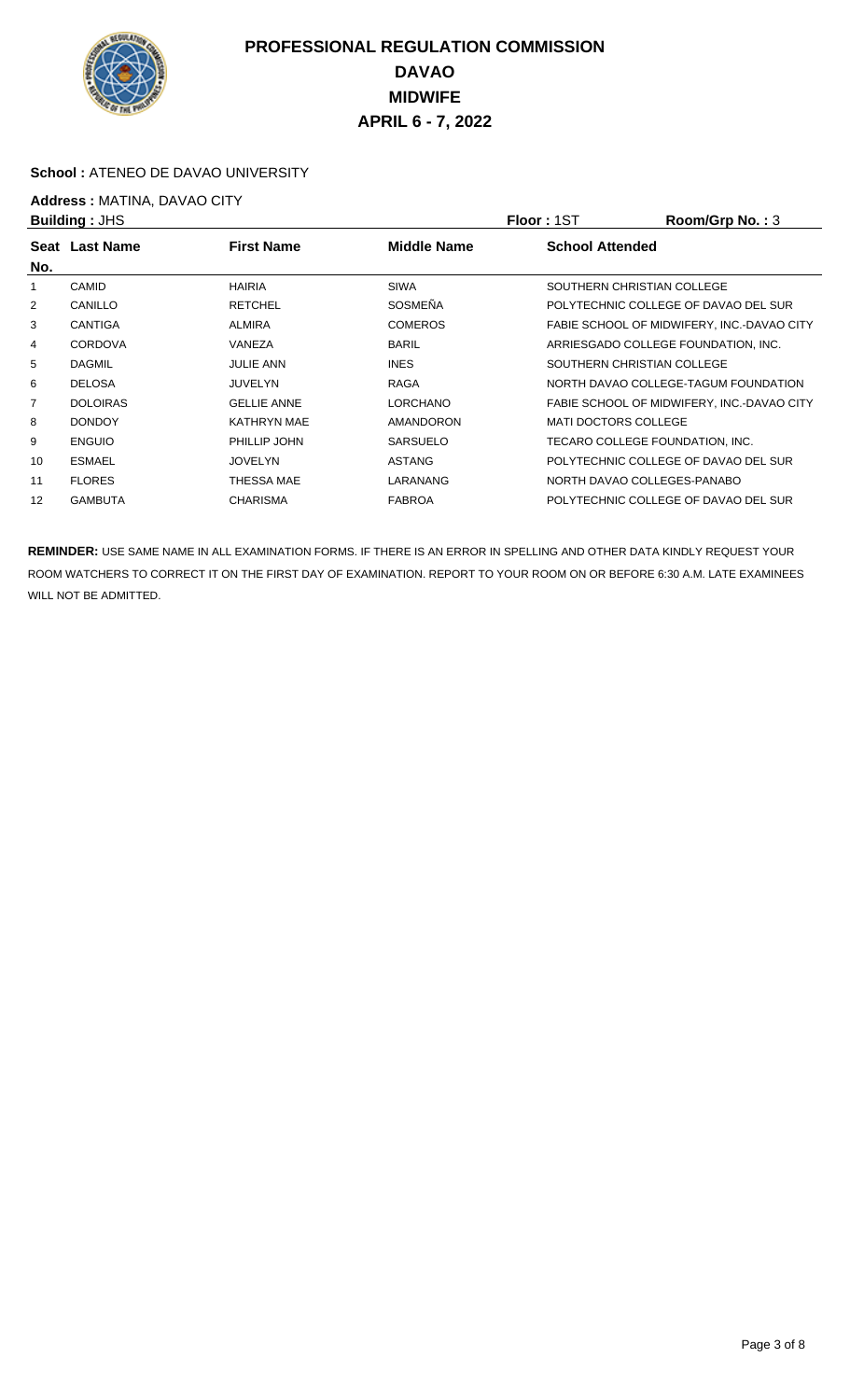

#### **School :** ATENEO DE DAVAO UNIVERSITY

# **Address : MATINA, DAVAO CITY**<br>**Building : JHS**

|                | <b>Building: JHS</b> |                       | <b>Floor: 1ST</b> | Room/Grp No.: 4              |                                         |
|----------------|----------------------|-----------------------|-------------------|------------------------------|-----------------------------------------|
| No.            | Seat Last Name       | <b>First Name</b>     | Middle Name       | <b>School Attended</b>       |                                         |
|                | <b>GILAMON</b>       | <b>REGINE VALERIE</b> | <b>LAURENTE</b>   |                              | ARRIESGADO COLLEGE FOUNDATION, INC.     |
| 2              | <b>GONZALES</b>      | <b>SHEILA</b>         | <b>ABUDANTE</b>   |                              | NORTH DAVAO COLLEGES-PANABO             |
| 3              | <b>GUIAMILIL</b>     | <b>BADRIA</b>         | <b>DINAULOG</b>   | <b>SAINT LUKES INSTITUTE</b> |                                         |
| 4              | <b>GUIAMOLOD</b>     | <b>BAI SITTIE</b>     | <b>MANGACOY</b>   | <b>SAINT LUKES INSTITUTE</b> |                                         |
| 5              | <b>GUMENGGEN</b>     | <b>AISA</b>           | <b>LIAWAO</b>     |                              | SULTAN KUDARAT EDUCATIONAL INSTITUTION  |
| 6              | <b>HASSIM</b>        | <b>SANDRA</b>         | <b>EBRAHIM</b>    |                              | SOUTHERN CHRISTIAN COLLEGE              |
| $\overline{7}$ | <b>ITCHON</b>        | <b>BONIFACIO</b>      | <b>GEVERO</b>     |                              | UNIVERSITY OF SOUTHERN MINDANAO-KABACAN |
| 8              | KASIM                | <b>HAIREN</b>         | <b>MULOD</b>      | <b>SAINT LUKES INSTITUTE</b> |                                         |
| 9              | <b>KIYA</b>          | <b>JULIANG</b>        | LACSAYAO          |                              | ARRIESGADO COLLEGE FOUNDATION. INC.     |
| 10             | LABANON              | <b>ROY</b>            | <b>APA</b>        |                              | SULTAN KUDARAT EDUCATIONAL INSTITUTION  |
| 11             | LAJAH                | <b>NEAHARA</b>        | <b>ASINON</b>     |                              | POLYTECHNIC COLLEGE OF DAVAO DEL SUR    |
| 12             | <b>LATOSA</b>        | <b>MIZHEL</b>         | AGUD              |                              | SOUTHERN CHRISTIAN COLLEGE              |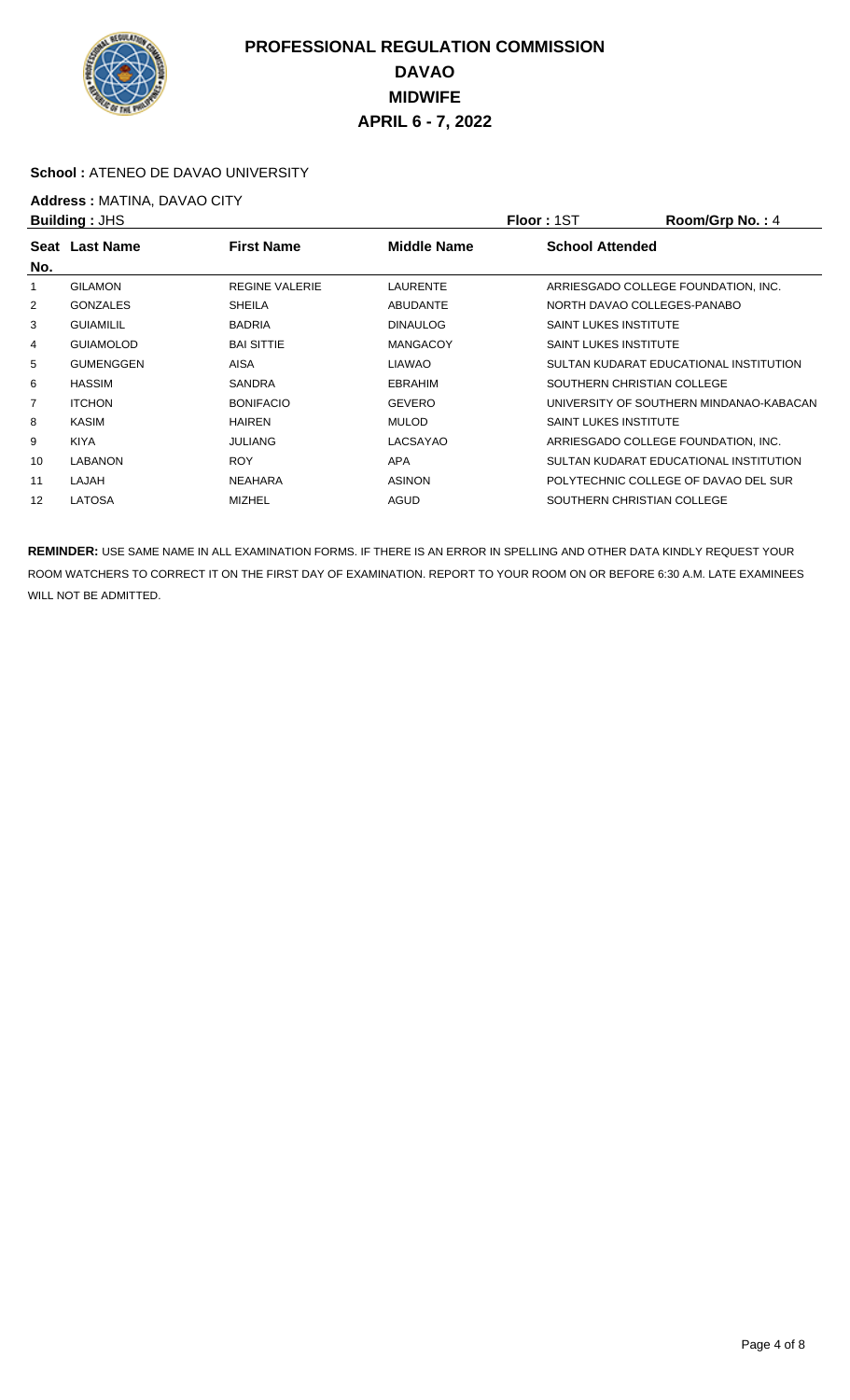

#### School : ATENEO DE DAVAO UNIVERSITY

## **Address :** MATINA, DAVAO CITY

|                | <b>Building: JHS</b> |                      | <b>Floor: 1ST</b> | Room/Grp No.: 5              |                                         |  |
|----------------|----------------------|----------------------|-------------------|------------------------------|-----------------------------------------|--|
|                | Seat Last Name       | <b>First Name</b>    | Middle Name       | <b>School Attended</b>       |                                         |  |
| No.            |                      |                      |                   |                              |                                         |  |
|                | LAUDER               | JACKYLYN             | <b>LAGOS</b>      | <b>BROKENSHIRE COLLEGE</b>   |                                         |  |
| 2              | LAWA                 | <b>BAIALI</b>        | <b>PALOT</b>      | <b>MIDWIFERY</b>             | NOTRE DAME HOSPITAL & SCHOOL OF         |  |
| 3              | LO                   | <b>KAZZER RONALD</b> | <b>SANGKOLA</b>   |                              | MINDANAO MEDICAL FOUNDATION COLLEGE     |  |
| 4              | <b>MACAPAS</b>       | <b>LIARNY</b>        | <b>BARON</b>      |                              | POLYTECHNIC COLLEGE OF DAVAO DEL SUR    |  |
| 5              | <b>MALAGUIA</b>      | <b>JOHN REY</b>      | DELA PEÑA         |                              | UNIVERSITY OF SOUTHERN MINDANAO-KABACAN |  |
| 6              | MALASIGAN            | <b>WARDAH</b>        | <b>DAGUDUBAN</b>  | <b>MIDWIFERY</b>             | NOTRE DAME HOSPITAL & SCHOOL OF         |  |
| $\overline{7}$ | MASDAL               | <b>GEMMA</b>         | <b>SALAMA</b>     | <b>SAINT LUKES INSTITUTE</b> |                                         |  |
| 8              | MATALAM              | <b>JOHARA</b>        | <b>SAPALON</b>    | <b>SAINT LUKES INSTITUTE</b> |                                         |  |
| 9              | MIRAÑEZ              | PEARL JOY            | <b>SALVA</b>      |                              | SOUTHERN CHRISTIAN COLLEGE              |  |
| 10             | MLOK                 | <b>BAIPUTI</b>       | <b>GUMBILA</b>    | <b>MIDWIFERY</b>             | NOTRE DAME HOSPITAL & SCHOOL OF         |  |
| 11             | <b>MOHAMADALI</b>    | <b>NORALIN</b>       | <b>MACASASA</b>   |                              | <b>MAPANDI MEMORIAL COLLEGE</b>         |  |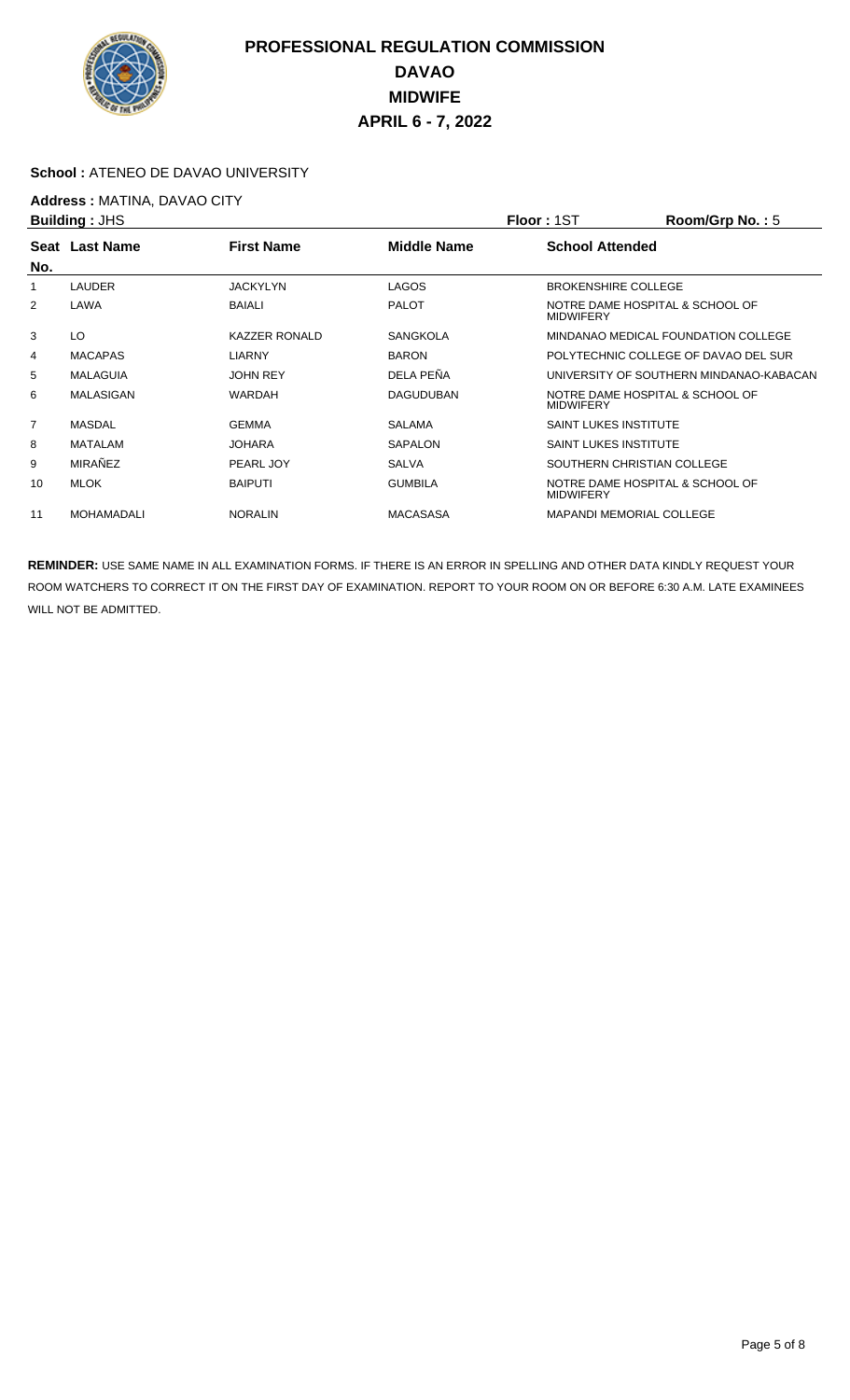

#### **School :** ATENEO DE DAVAO UNIVERSITY

## **Address : MATINA, DAVAO CITY**<br>**Building : JHS**

|                | <b>Building: JHS</b> |                   |                    | <b>Floor: 1ST</b>                                   | Room/Grp No.: 6                            |
|----------------|----------------------|-------------------|--------------------|-----------------------------------------------------|--------------------------------------------|
| No.            | Seat Last Name       | <b>First Name</b> | <b>Middle Name</b> | <b>School Attended</b>                              |                                            |
| 1              | <b>MONTILLA</b>      | MARY-JANE         | <b>FERNANDEZ</b>   | HOLY CHILD COLLEGE OF BUTUAN                        |                                            |
| 2              | <b>MORENO</b>        | <b>FRETZEL</b>    | ANDRADE            | HOLY CHILD COLLEGE OF BUTUAN                        |                                            |
| 3              | <b>MUSTAPHA</b>      | <b>JIMRA</b>      | KARIM              | NOTRE DAME HOSPITAL & SCHOOL OF<br><b>MIDWIFERY</b> |                                            |
| 4              | PACATANG             | MABELLE           | <b>CABALAN</b>     | NORTH DAVAO COLLEGES-PANABO                         |                                            |
| 5              | <b>PALERMO</b>       | <b>KAREN JOY</b>  | <b>OSANO</b>       |                                                     | SULTAN KUDARAT EDUCATIONAL INSTITUTION     |
| 6              | <b>PARAN</b>         | <b>JACKIE MAE</b> | <b>INOCILLAS</b>   | <b>MATI DOCTORS COLLEGE</b>                         |                                            |
| $\overline{7}$ | <b>PARIDO</b>        | <b>HAGUIAR</b>    | <b>MUSANIP</b>     | SOUTHERN CHRISTIAN COLLEGE                          |                                            |
| 8              | PORTILLO             | <b>MARIVEL</b>    | <b>SILVOZA</b>     | HOLY CHILD COLLEGE OF BUTUAN                        |                                            |
| 9              | <b>PULINDAO</b>      | SITTIE SAHARA     | <b>ARATUC</b>      | NOTRE DAME HOSPITAL & SCHOOL OF<br><b>MIDWIFERY</b> |                                            |
| 10             | QUIBO                | ANNE JANETTE      | <b>MABANDING</b>   |                                                     | FABIE SCHOOL OF MIDWIFERY, INC.-DAVAO CITY |
| 11             | QUIBO                | <b>LOVELYN</b>    | <b>PAGSAC</b>      |                                                     | FABIE SCHOOL OF MIDWIFERY, INC.-DAVAO CITY |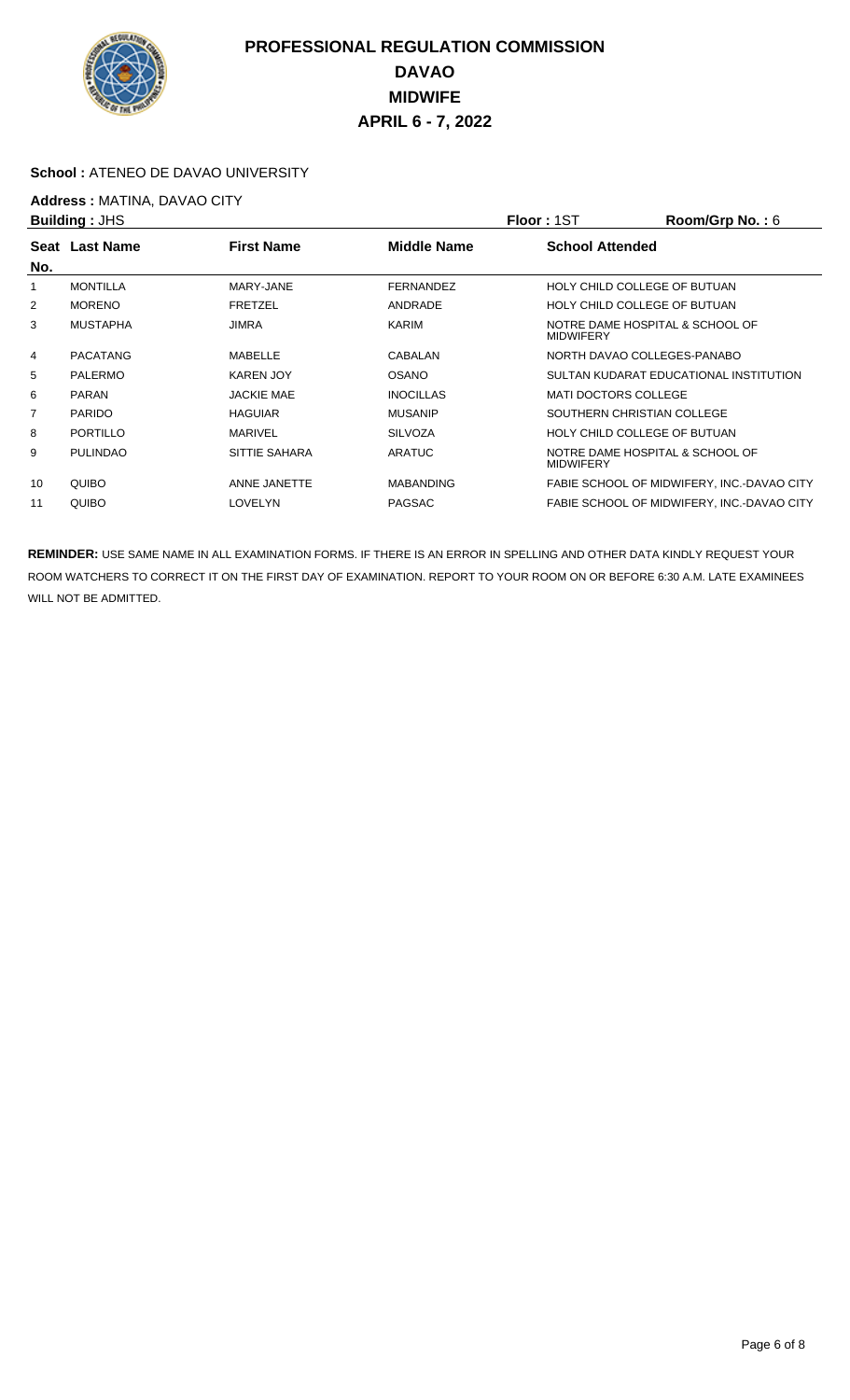

#### **School :** ATENEO DE DAVAO UNIVERSITY

## **Address : MATINA, DAVAO CITY**<br>**Building : JHS**

|                | <b>Building: JHS</b> |                   |                    | <b>Floor: 1ST</b>                                   | Room/Grp No.: 7                                                 |
|----------------|----------------------|-------------------|--------------------|-----------------------------------------------------|-----------------------------------------------------------------|
| No.            | Seat Last Name       | <b>First Name</b> | <b>Middle Name</b> | <b>School Attended</b>                              |                                                                 |
| 1              | <b>QUIMBA</b>        | <b>FRITZIE</b>    | <b>GRANDFLOR</b>   | <b>MIDWIFERY</b>                                    | NOTRE DAME HOSPITAL & SCHOOL OF                                 |
| 2              | QUIÑONES             | RIO ROXAN         | <b>LAO</b>         | NOTRE DAME HOSPITAL & SCHOOL OF<br><b>MIDWIFERY</b> |                                                                 |
| 3              | <b>RADIA</b>         | <b>ESRELLAH</b>   | <b>SARGUILLA</b>   |                                                     | ARRIESGADO COLLEGE FOUNDATION, INC.                             |
| 4              | <b>RAMOS</b>         | <b>JOMAR REY</b>  | <b>VILLAROJO</b>   |                                                     | TAGUM DOCTORS COLLEGE, INC.                                     |
| 5              | <b>REYES</b>         | <b>IRISH ROSE</b> | <b>CABANOG</b>     |                                                     | FABIE SCHOOL OF MIDWIFERY, INC.-DAVAO CITY                      |
| 6              | <b>REYES</b>         | <b>MICHELLE</b>   | ABELITADO          |                                                     | ELISA R OCHOA MEMORIAL NORTHERN<br>MINDANAO SCHOOL OF MIDWIFERY |
| $\overline{7}$ | <b>ROSAS</b>         | CERLA             | <b>TELEBANGCO</b>  | DAVAO DEL SUR, INC.                                 | CANOS PARAMEDICS SCH. FOUNDATION OF                             |
| 8              | SABANDAL             | <b>REA MAE</b>    | <b>SALAS</b>       | <b>MATI DOCTORS COLLEGE</b>                         |                                                                 |
| 9              | <b>SAGABAIN</b>      | <b>HASSABIE</b>   | <b>GUIAMAD</b>     |                                                     | SULTAN KUDARAT EDUCATIONAL INSTITUTION                          |
| 10             | <b>SAKAL</b>         | <b>JASMIA</b>     | ALI                |                                                     | COTABATO MEDICAL FOUNDATION COLLEGE                             |
| 11             | <b>SALIPADA</b>      | <b>NORHAYMA</b>   | HADJI MOHAMAD      | <b>MIDWIFERY</b>                                    | NOTRE DAME HOSPITAL & SCHOOL OF                                 |